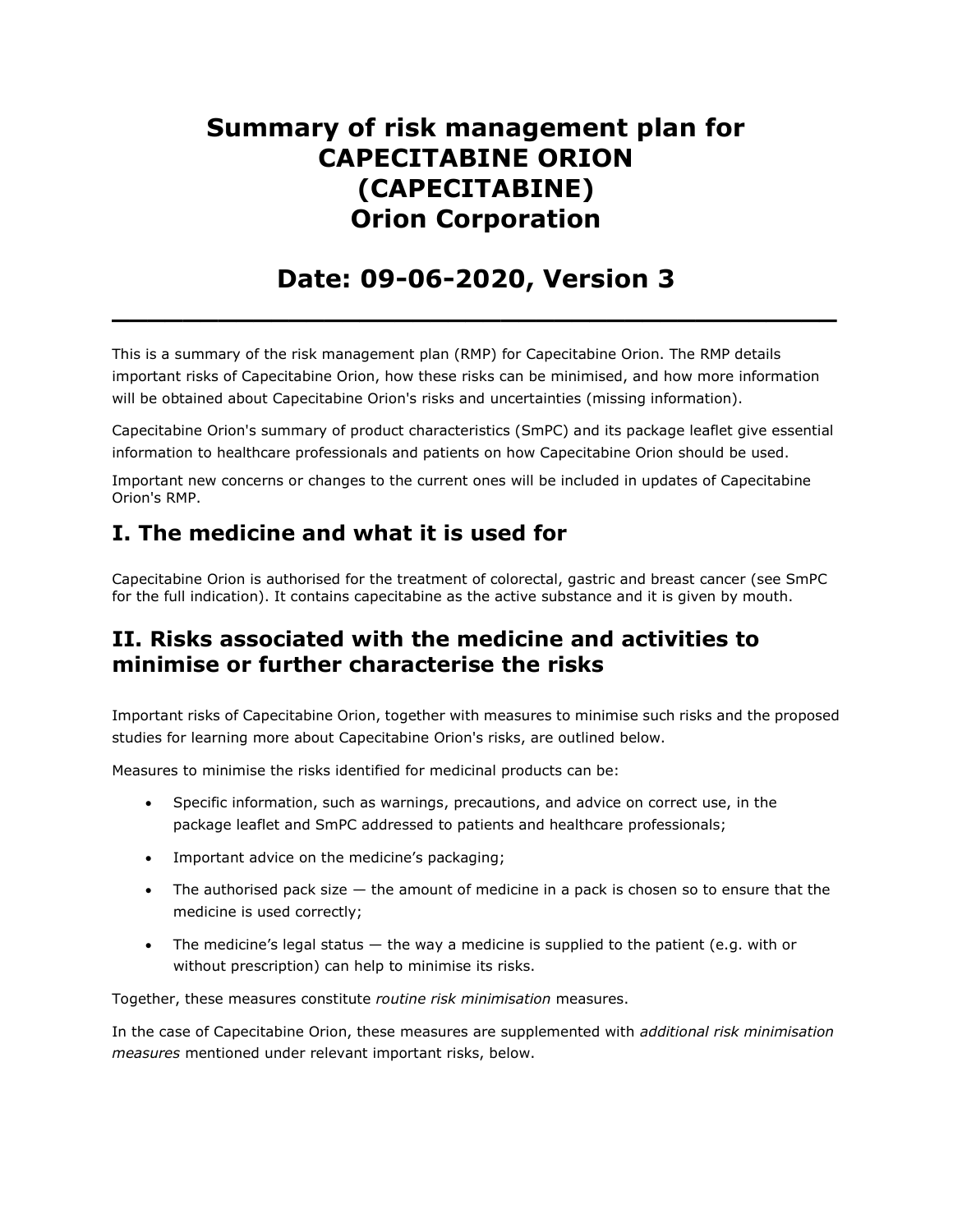In addition to these measures, information about adverse reactions is collected continuously and regularly analysed, including PSUR assessment so that immediate action can be taken as necessary. These measures constitute routine pharmacovigilance activities.

#### II.A List of important risks and missing information

Important risks of Capecitabine Orion are risks that need special risk management activities to further investigate or minimise the risk, so that the medicinal product can be safely taken. Important risks can be regarded as identified or potential. Identified risks are concerns for which there is sufficient proof of a link with the use of capecitabine. Potential risks are concerns for which an association with the use of this medicine is possible based on available data, but this association has not been established yet and needs further evaluation. Missing information refers to information on the safety of the medicinal product that is currently missing and needs to be collected (e.g. on the long-term use of the medicine);

| List of important risks and missing information |                                                                               |
|-------------------------------------------------|-------------------------------------------------------------------------------|
| Important identified risks                      | Toxicity in patients with dihydropyrimidine dehydrogenase (DPD)<br>deficiency |
| Important potential risks                       | $ -$                                                                          |
| Missing information                             | $- -$                                                                         |

#### II.B Summary of important risks

The safety information in the proposed Product Information is aligned to the reference medicinal product.

| Important identified risk: Toxicity in patients with dihydropyrimidine dehydrogenase<br>(DPD) deficiency |                                                                                                                                                              |
|----------------------------------------------------------------------------------------------------------|--------------------------------------------------------------------------------------------------------------------------------------------------------------|
| Risk minimisation measures                                                                               | Routine risk minimisation measures:                                                                                                                          |
|                                                                                                          | SmPC sections 4.3, 4.4 and 5.2.                                                                                                                              |
|                                                                                                          | PL sections 2 and 4.                                                                                                                                         |
|                                                                                                          | Information regarding risks related to DPD deficiency and<br>recommendation for pre-treatment testing to identify patients<br>with DPD deficiency.           |
|                                                                                                          | Legal status: Prescription-only medicine.                                                                                                                    |
|                                                                                                          | Additional risk minimisation measure:                                                                                                                        |
|                                                                                                          | Direct Healthcare Professional Communication regarding pre-<br>treatment testing to identify DPD-deficient patients at increased<br>risk of severe toxicity. |